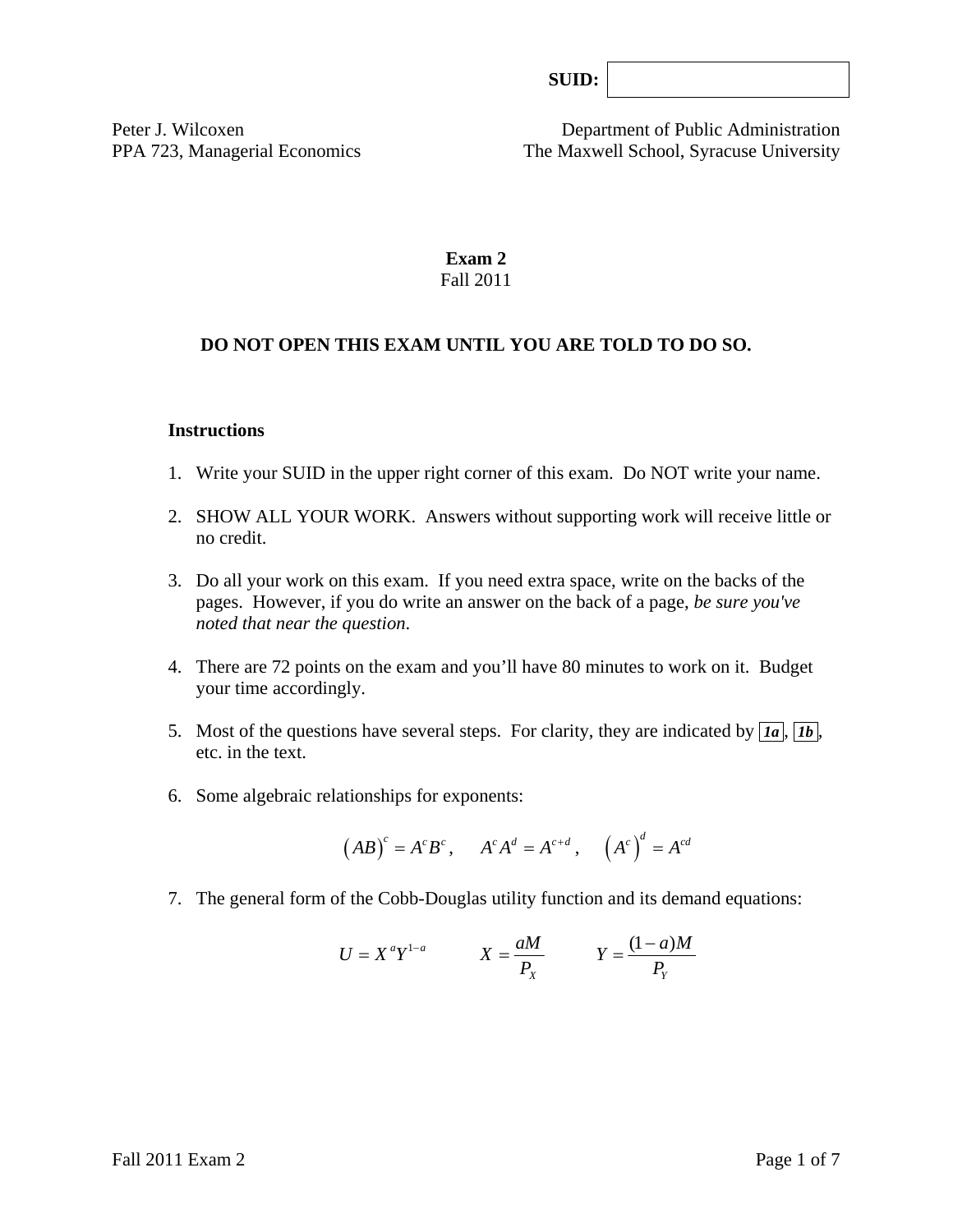# **Question 1 (12 points)**

One of the households in the table below has Cobb-Douglas preferences. *1a* Using the data for 2009 and 2010, please determine which one and calculate the value of *a* for that household. Next,  $\overline{1b}$  determine the household's 2011 consumption of X and Y.  $\overline{1c}$  Draw the household's 2011 budget constraint and include the numerical values of its intercepts. Also sketch several of its indifference curves and show its equilibrium on the diagram. Be sure to show your work and label everything.

|      |          |           | <b>Household A</b> |     |    | <b>Household B</b> |     |                   | Household C |     |    |
|------|----------|-----------|--------------------|-----|----|--------------------|-----|-------------------|-------------|-----|----|
| Year | Рx       | Pv        | Income             | Ox  | Qy | Income             | Оx  | Qy                | Income      | Oх  | Qy |
| 2009 | 0        | $\bigcap$ | 2100               | 50ء | 50 | 1200               | 65  | 46                | 1000        | חר  | 25 |
| 2010 | $\Omega$ | 16        | 2400               | 180 | 60 | 1500               | 125 | $\mathcal{L}_{1}$ | 1600        | 140 | 30 |
| 2011 |          | 18        | 800                | ??  | 99 | 2100               | 99  | າາ                | 1500        | າາ  | າາ |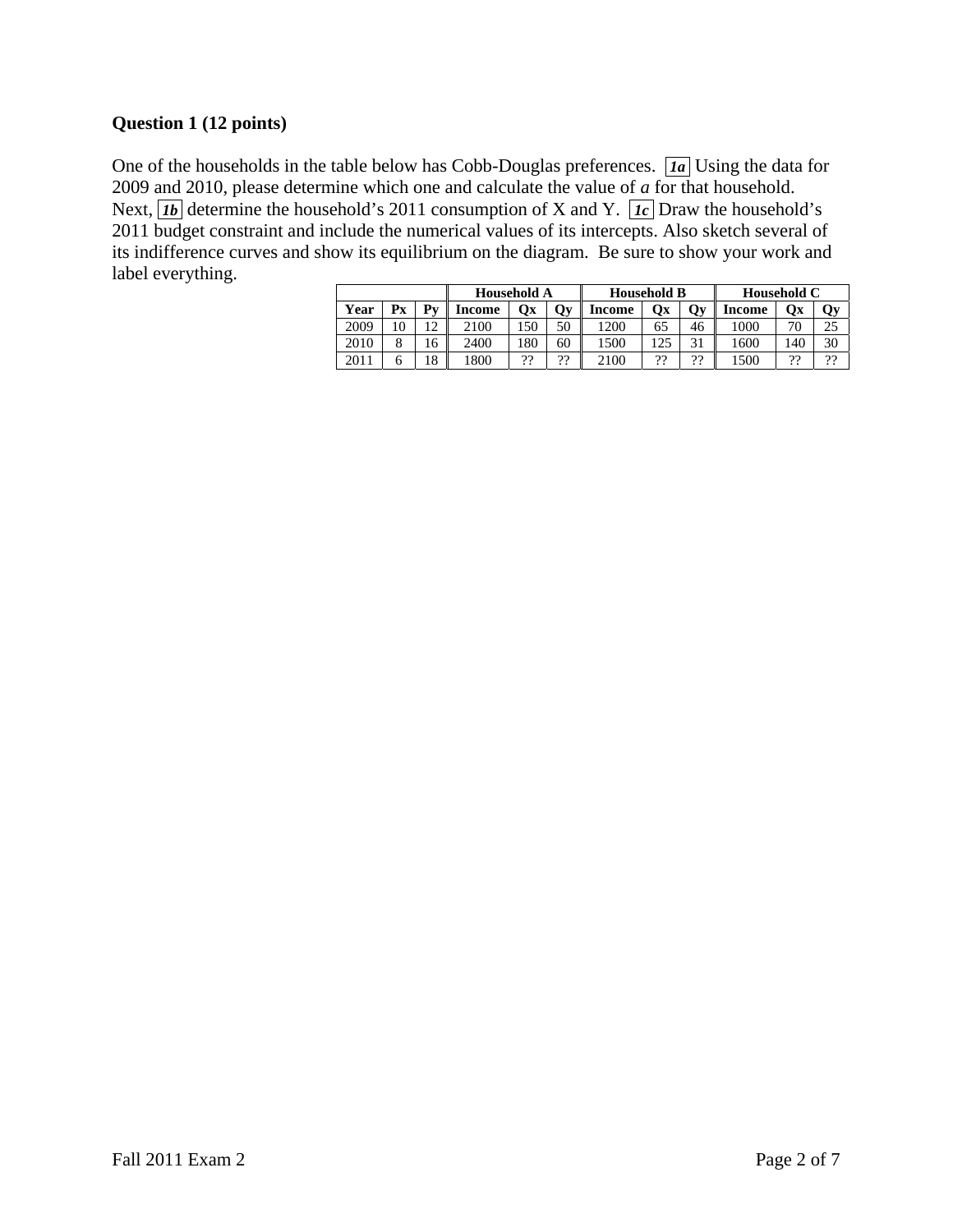# **Question 2 (12 points)**

 *2a* Please derive the expenditure function for a household with Cobb-Douglas preferences. Be sure to show all the steps, not just the final result. Now  $2b$  compute the expenditure needed in 2011 for the household to be exactly as well off as it was in 2010.  $2c$  Considering the household's actual income in 2011, how much better or worse off is it than it was in 2010? Be sure to be clear about whether the household has gained or lost.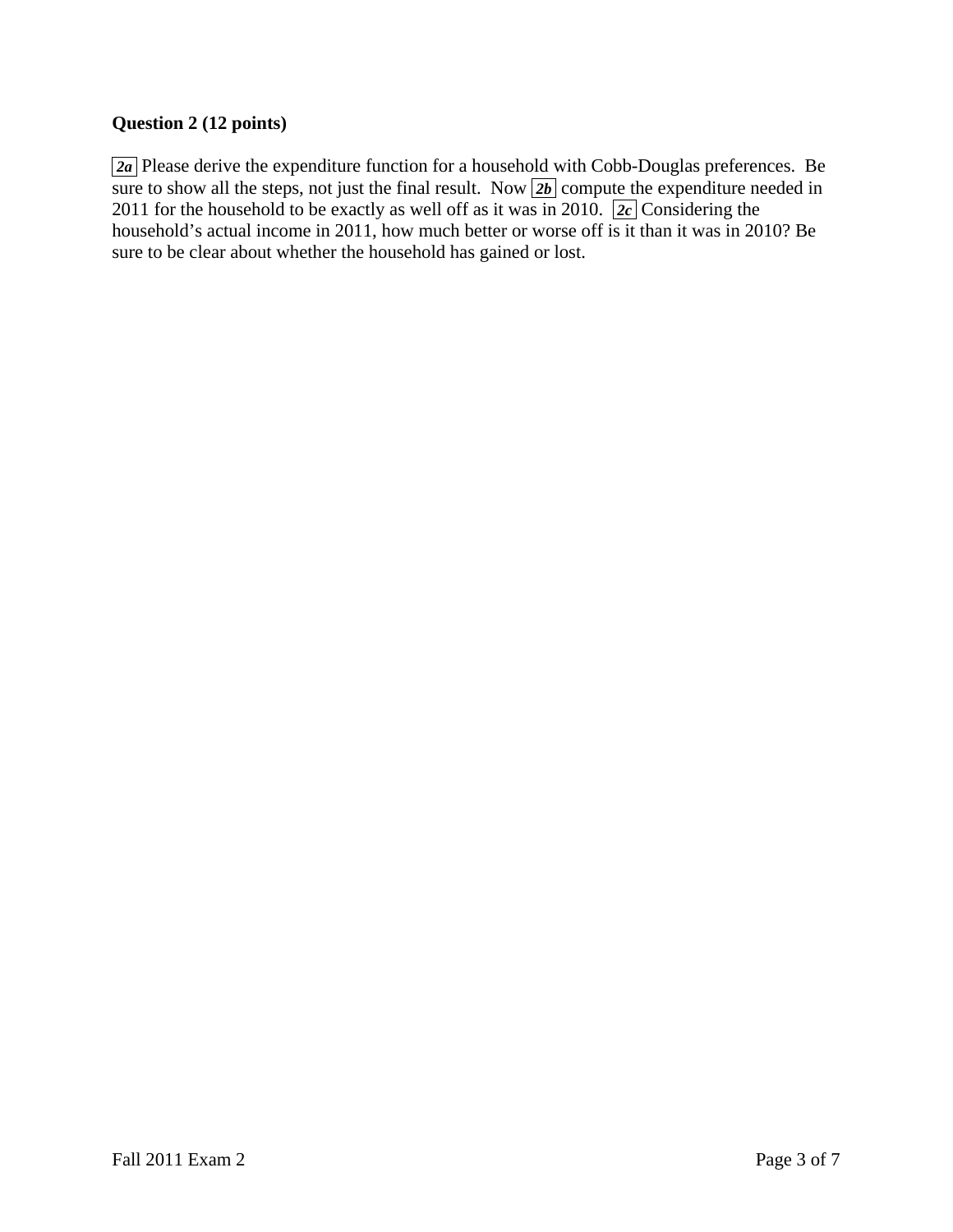# **Question 3 (12 points)**

 *3a* A household regards X and Y as perfect complements and always buys *b* units of good X for each unit of good Y. Please derive the household's demand equations for X and Y in terms of *b,*  Px, Py and income M. Be sure to show the steps involved, don't just write down the equations. Now  $\overline{3b}$  determine which one of the households in the table below (same as the previous table) has perfect complements preferences and calculate the value of *b*. Finally,  $\overline{3c}$  determine the household's 2011 consumption of X and Y.

|      |    |              | <b>Household A</b> |     |              | <b>Household B</b> |     |           | Household C |     |    |
|------|----|--------------|--------------------|-----|--------------|--------------------|-----|-----------|-------------|-----|----|
| Year | Рx | $\mathbf{v}$ | Income             | Qх  | $\mathbf{v}$ | Income             | Эx  | Qy        | Income      | Ox  | Qу |
| 2009 | 10 | $\bigcap$    | 2100               | .50 | 50           | '200               | 65  | 46        | 1000        | 70  | 25 |
| 2010 |    | .6           | 2400               | 80  | 60           | 1500               | 125 | 31        | 1600        | 140 | 30 |
| 2011 |    | 8            | 1800               | 99  | 99<br>. .    | 2100               | 99  | າາ<br>. . | 1500        | າງ  | າາ |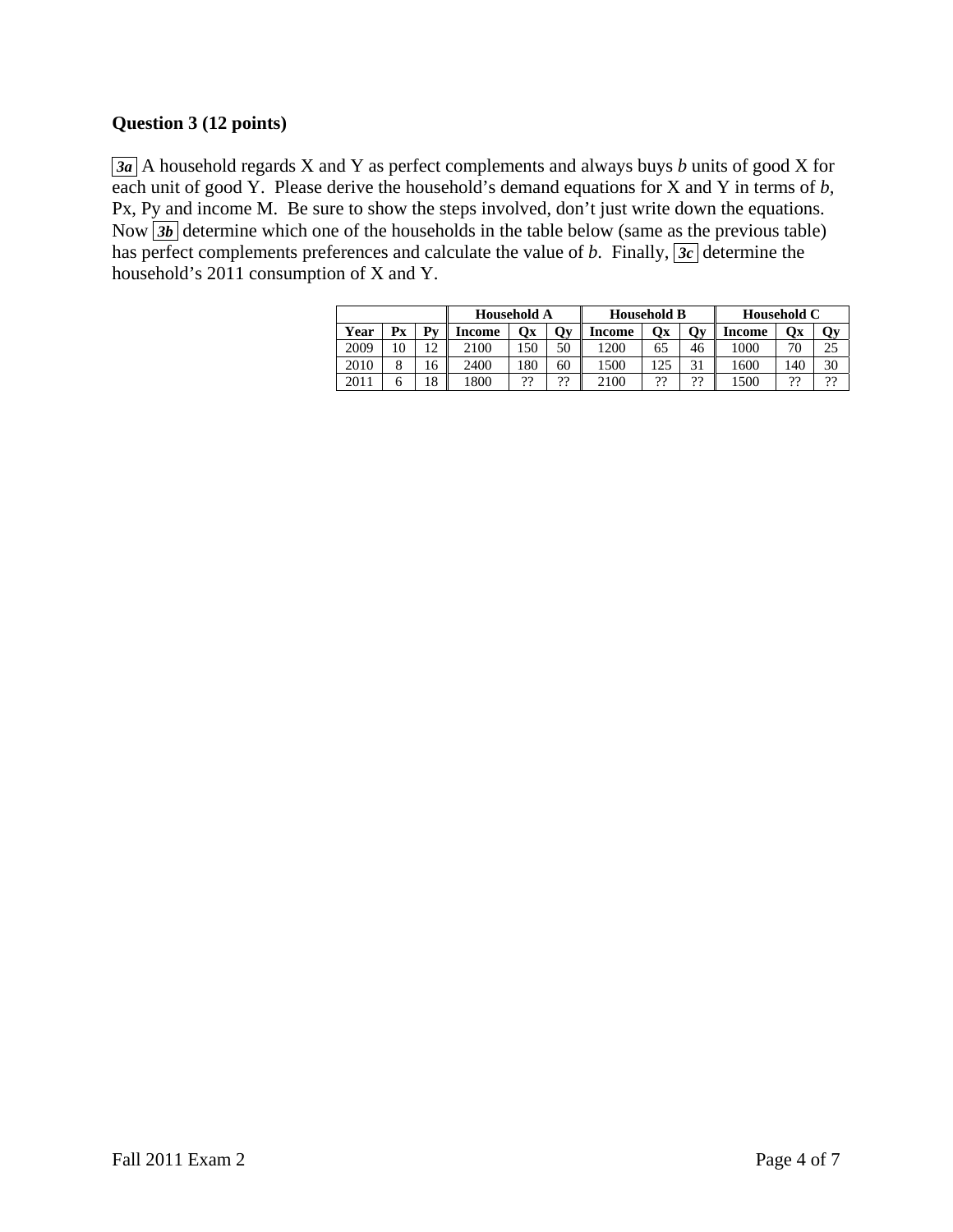#### **Question 4 (12 points)**

A household buys two goods, X and Y, and its preferences can be represented by the utility function shown below. Also shown are the household's demand equations and its expenditure function:

$$
U = \frac{XY}{X+Y}
$$
  
\n
$$
X = \frac{M}{P_X^{0.5} (P_X^{0.5} + P_Y^{0.5})}
$$
  
\n
$$
M = U (P_X^{0.5} + P_Y^{0.5})^2
$$
  
\n
$$
Y = \frac{M}{P_Y^{0.5} (P_X^{0.5} + P_Y^{0.5})}
$$

Please note that the denominators in the two demand equations are not identical. Initially, Px=\$16, Py=\$16 and M=\$3200.

 *4a* Please calculate the initial equilibrium. Now suppose the government is considering a \$9 tax on good X. The supply of the good is perfectly elastic and its price would rise to \$25. The household's income and the price of Y would be unchanged.  $\overline{4b}$  Please calculate the compensating variation for this policy. Is the household better or worse off?  $\overline{4c}$  How much revenue would the tax raise? **4d** How much deadweight loss does it create?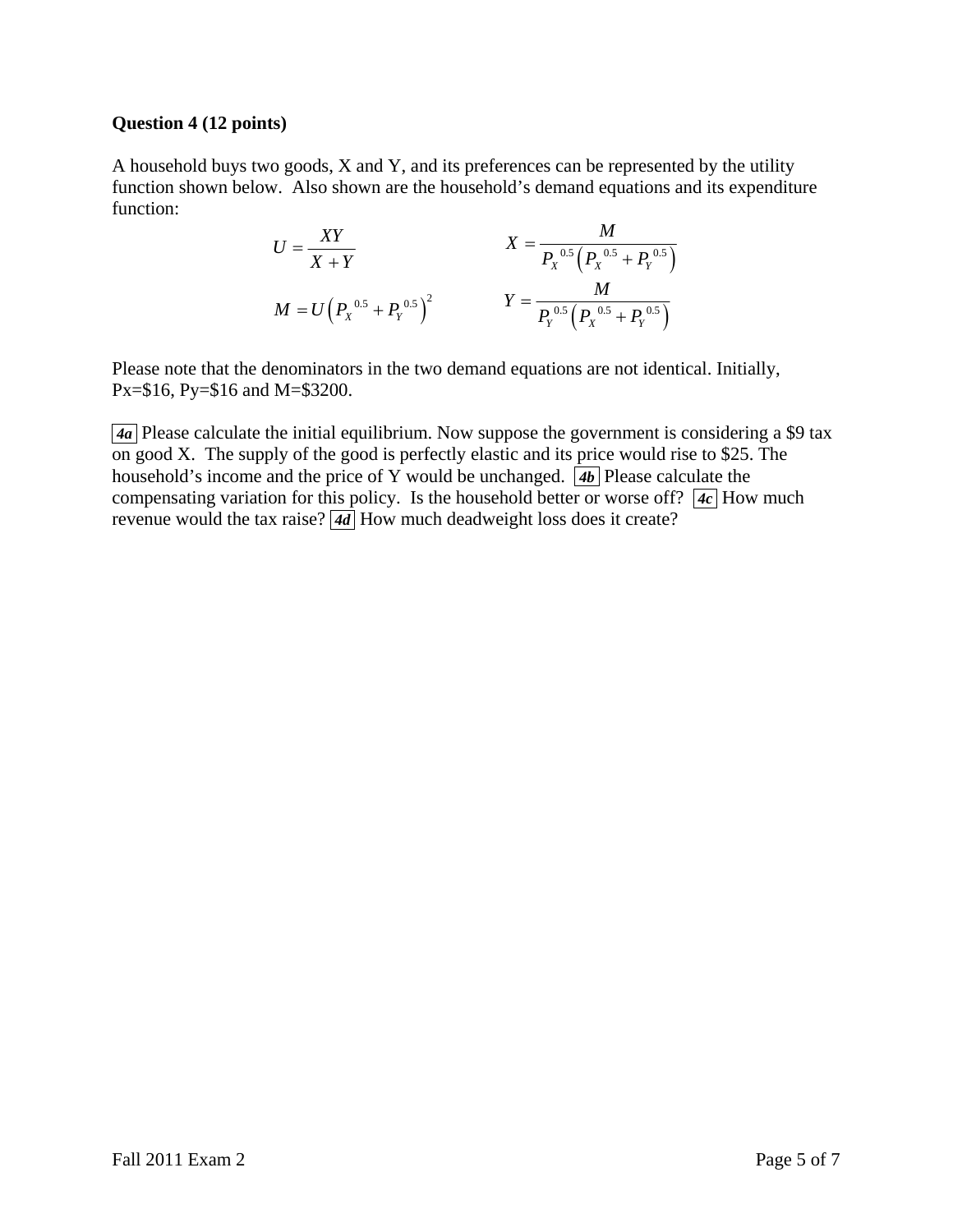## **Question 5 (12 points)**

 *5a* Calculate the income and substitution effects associated with the tax policy from Question 4. Now draw a diagram for Question 4. Show  $\boxed{5b}$  the initial budget constraint and equilibrium, *<u>5c</u>* the new budget constraint and equilibrium with the tax in place, and **5d** the equilibrium associated with the CV (point 3 in the usual diagram), and  $\sqrt{5e}$  the income and substitution effects. Please label the graph thoroughly.